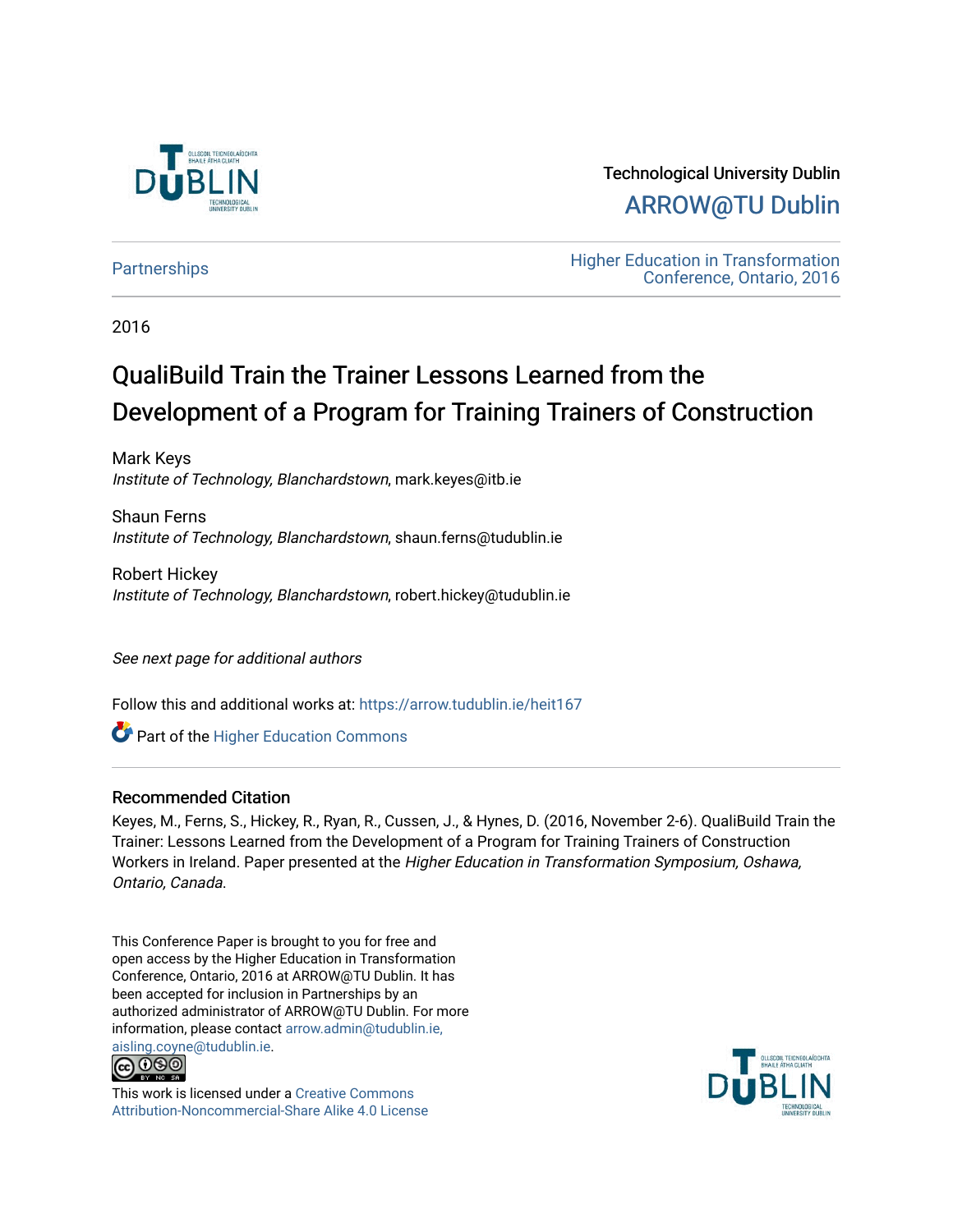# Authors

Mark Keys, Shaun Ferns, Robert Hickey, Richie Ryan, Jonathon Cussen, and Douglas Hynes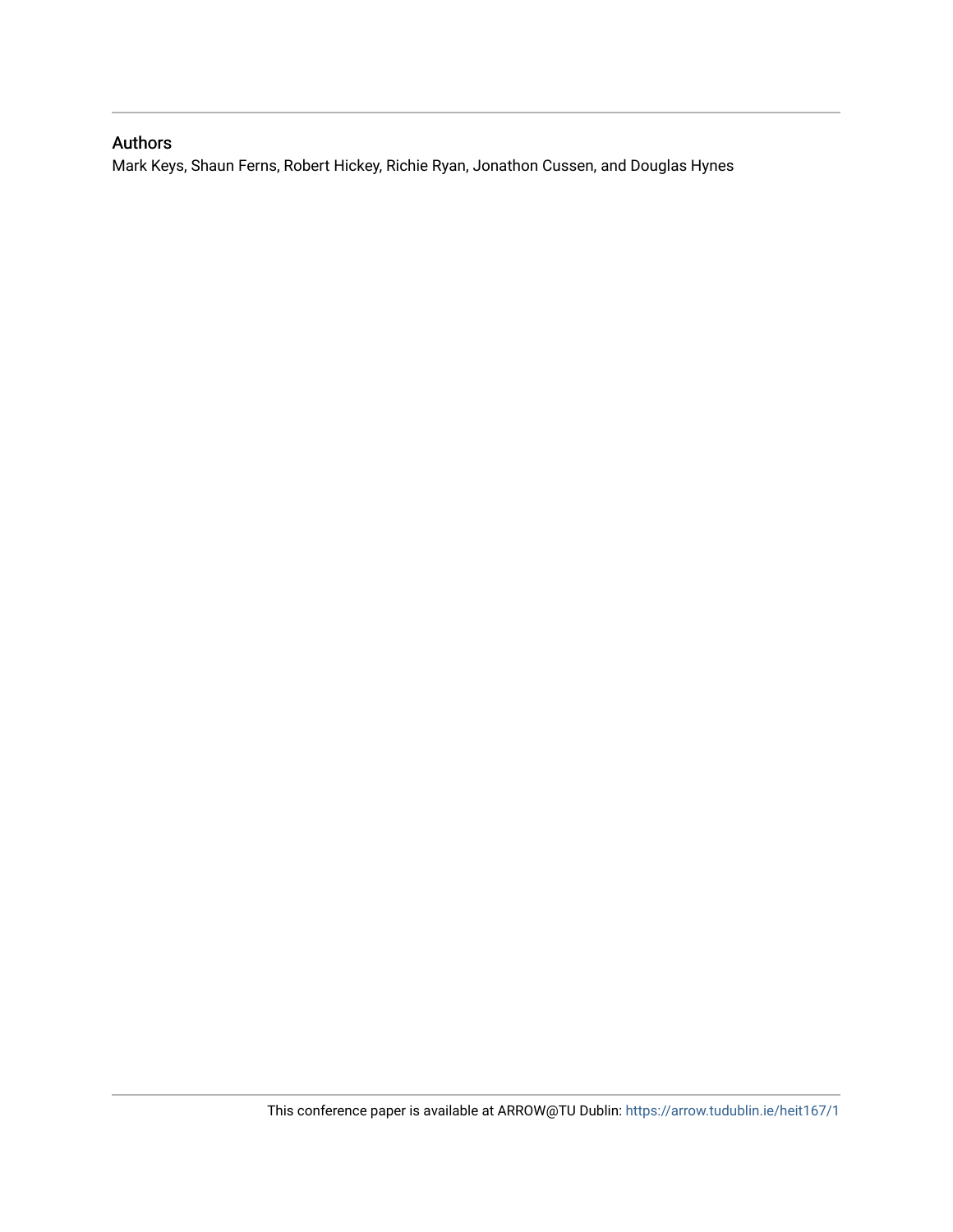## QualiBuild Train the Trainer

Lessons Learned from the Development of a Program for Training Trainers of Construction

Workers in Ireland

Mark Keyes

Shaun Ferns

Robert Hickey

Richie Ryan

Jonathan Cussen

Douglas Hynes

School of Informatics and Engineering

Institute of Technology Blanchardstown

Dublin, Ireland

Presented at the Higher Education in Transformation Symposium

November 2 - 4, 2016 in Oshawa, Ontario, Canada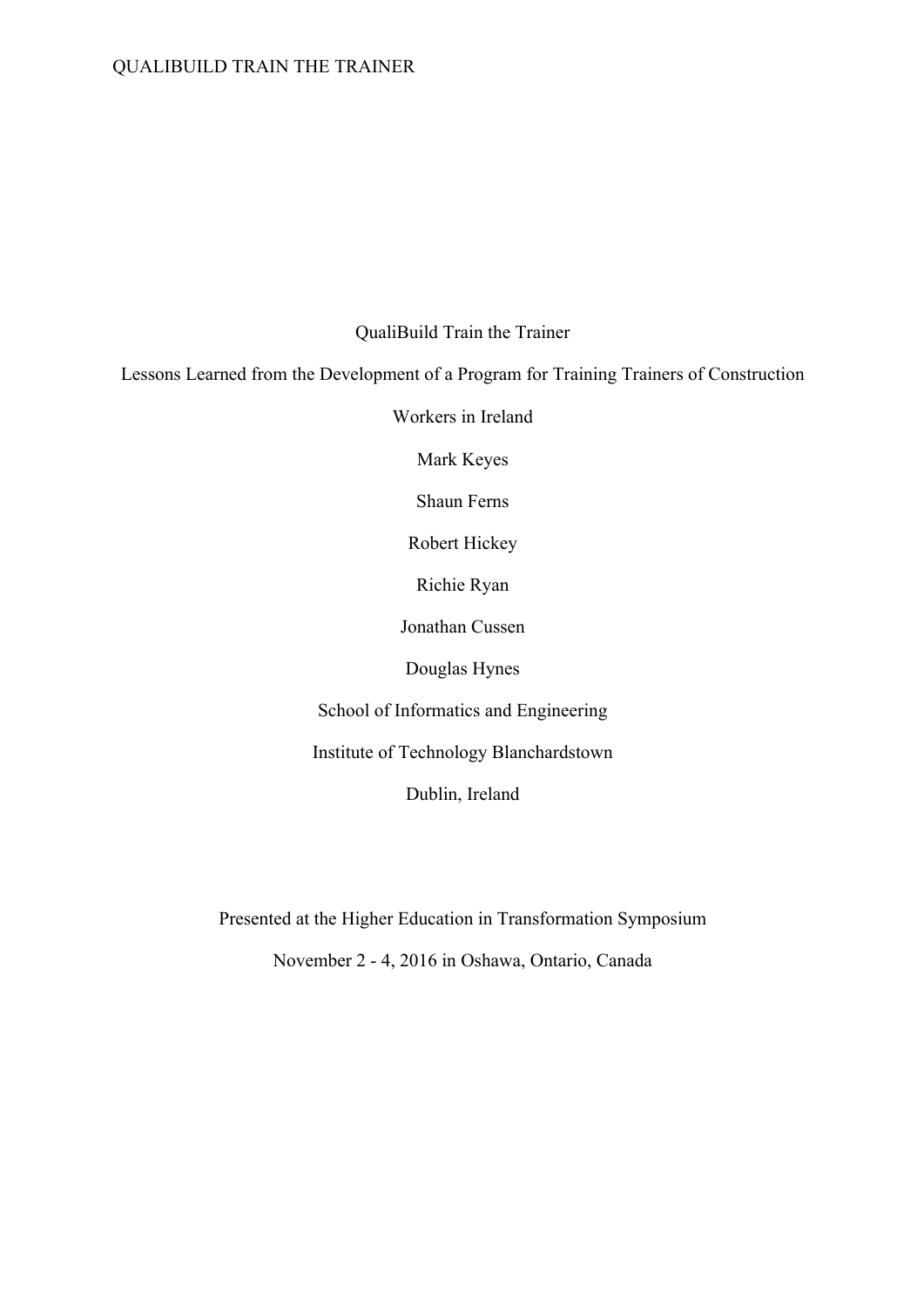#### Abstract

In response to recent directives to promote quality energy efficient buildings throughout Europe, the EU funded Build UP Skills Ireland (BUSI) project launched a national skills gap analysis of the construction sector in 2011. Generally, the gap that was identified was one of knowledge rather than skills. However, this knowledge is fundamental for the successful implementation of low energy buildings. The BUSI analysis also found that the majority of trainers of construction related crafts lacked the experience and knowledge on the implementation of energy efficient buildings. Consequently, the follow on Build UP Skills QualiBuild project focussed on the development and delivery of a Train the Trainer programme which would address this. The QualiBuild Train the Trainer pilot was designed with a focus on active learning, incorporating a flipped learning model for the delivery of a blended learning programme. This was facilitated by the development of learner manuals for each of the programme modules which presented the course content to the learners ahead of face-to-face workshop events. Group learning activities were then employed as a means for achieving one of the key learning outcomes identified in the programme development, a need for attitudinal change. This paper will offer a rationale for the design, structure and delivery methods adopted for the programme. It will also present and discuss the successes and failures of the pilot along with recommendations for future offerings of similar type programmes.

*Keywords:* construction workers, QualiBuild, flipped learning, group learning, peer assessment, trainers, energy efficiency, attitudinal change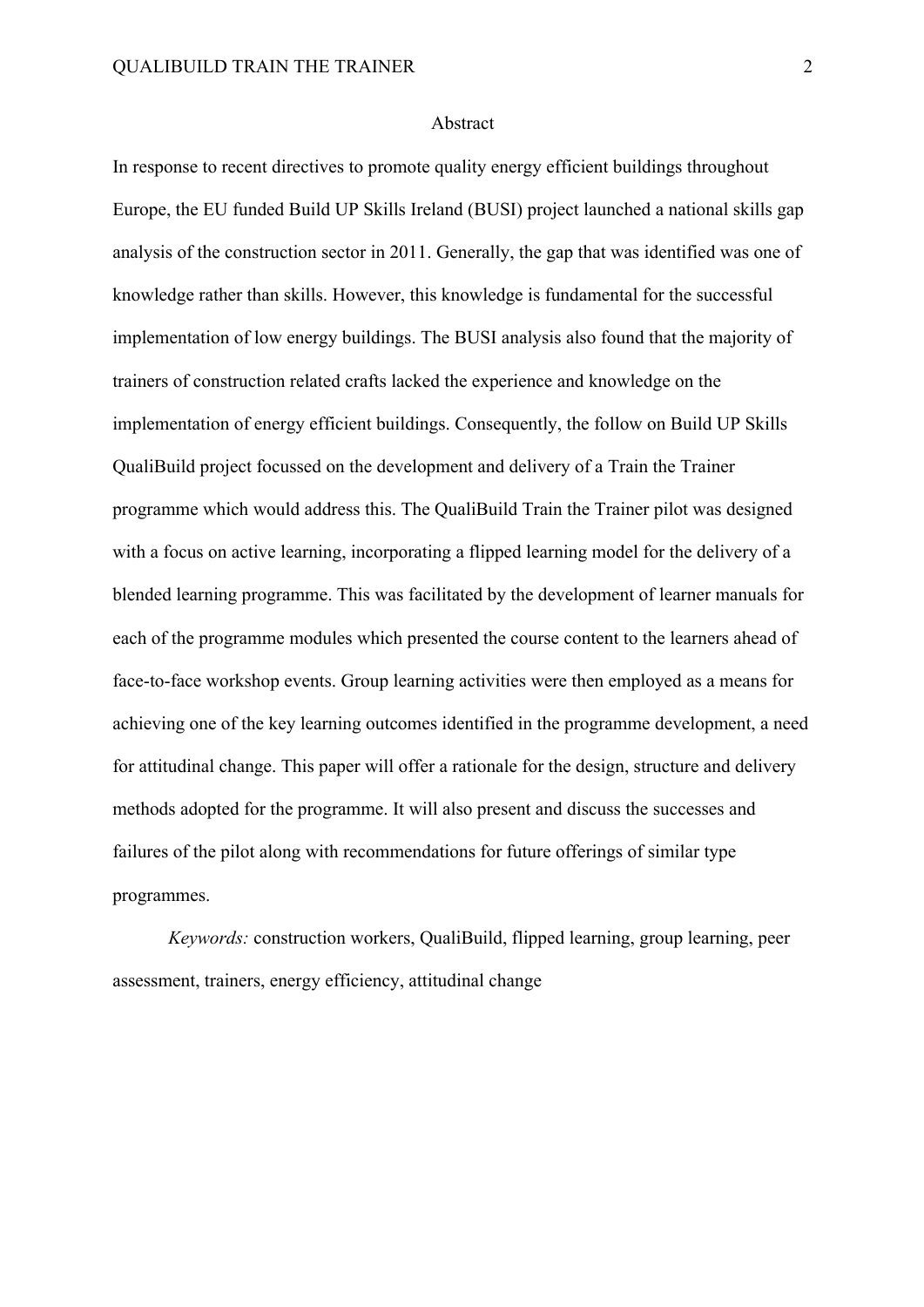#### QualiBuild Train the Trainer

Lessons Learned from the Development of a Program for Training Trainers of Construction Workers in Ireland

#### **Introduction**

In 2011, an EU funded project entitled Build UP Skills Ireland (BUSI) was tasked with establishing the extent of skills gaps in the construction sector towards achievement of 2020 energy saving targets for buildings and producing a National Roadmap of actions to address the issue. The follow-on Build UP Skills QualiBuild project  $(2013 – 2016)$ , has sought to instigate a number of key training actions identified in the BUSI Roadmap. These include the development and piloting of a new "Foundation Energy Skills" (FES) programme intended for all workers involved in building construction. Additionally, to accommodate a potential national roll-out of this training, it was proposed to introduce a Train the Trainer programme in order to up-skill trainers of construction skills.

This paper recounts the experience of the development team at Institute of Technology Blanchardstown (ITB) tasked with designing and delivering this Train the Trainer programme as a national pilot. It begins with the background and context of the drive towards nearly zero energy buildings and the origin of the BUSI and QualiBuild projects. An overview of the design and structure of the Train the Trainer programme follows, including a detailed overview of the learning theories that informed the delivery methods and course materials. The paper concludes with reflections on the lessons learned by the team over the course of the development and delivery of the programme.

#### **Background and Context**

Energy use in buildings accounts for 38% of total final energy demand in Ireland (SEAI, 2014). At a national policy level, Ireland has committed to reducing its total energy consumption by 20% by the year 2020 (DCMNR, 2007). As a pathway to meeting this target,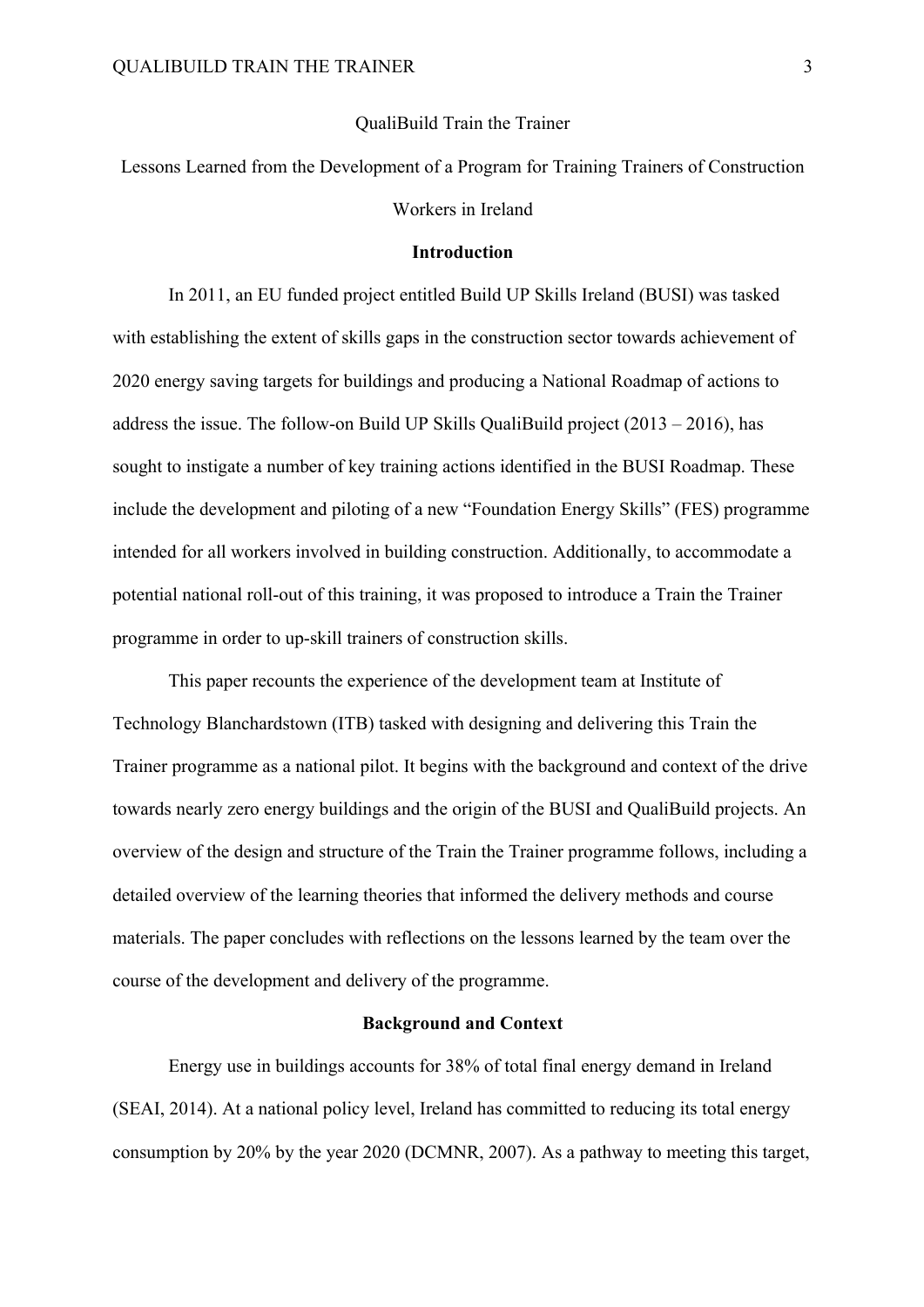Building Regulations and standards have been amended significantly since 2002, establishing a new approach to construction and renovation to prescribed energy performance standards. These standards will continue to evolve toward a near zero energy framework for buildings by 2020 (European Union, 2010).

In 2011, the European Commission introduced a call for proposals for national projects to investigate the capacity of construction workforces in member states to achieve 2020 energy saving targets. The Build UP Skills Ireland project was one of the first funded, commencing in November 2011 (see: http://ireland.buildupskills.eu/en/about-page). The broad training provision for construction workers in Ireland was considered in light of the significant changes to building standards and the technologies currently being adopted onsite for energy performance. This included a comprehensive review of curricula for construction related apprenticeship and existing training provision in the field of low energy buildings available to construction workers.

BUSI combined this desk analysis of construction skills with a series of surveys, interviews and regional workshops to provide for a national consultation with key stakeholders. This considered the issues and barriers to achievement of energy targets for buildings at an institutional, structural and financial level. The increasing fragmentation of the industry, with a proliferation of projects employing multiple subcontractors focused on individual goals, was seen as a particular problem with a perceived lack of focus in the industry on quality and compliance with building standards.

The BUSI project ultimately concluded that the pace of change in building construction and renovation standards had not been matched by availability of compatible training provision for the construction workforce. Generally, the gap that was identified is one of knowledge rather than skills. As importantly, the analysis also highlighted a need to address the attitudes of construction workers to quality and standards.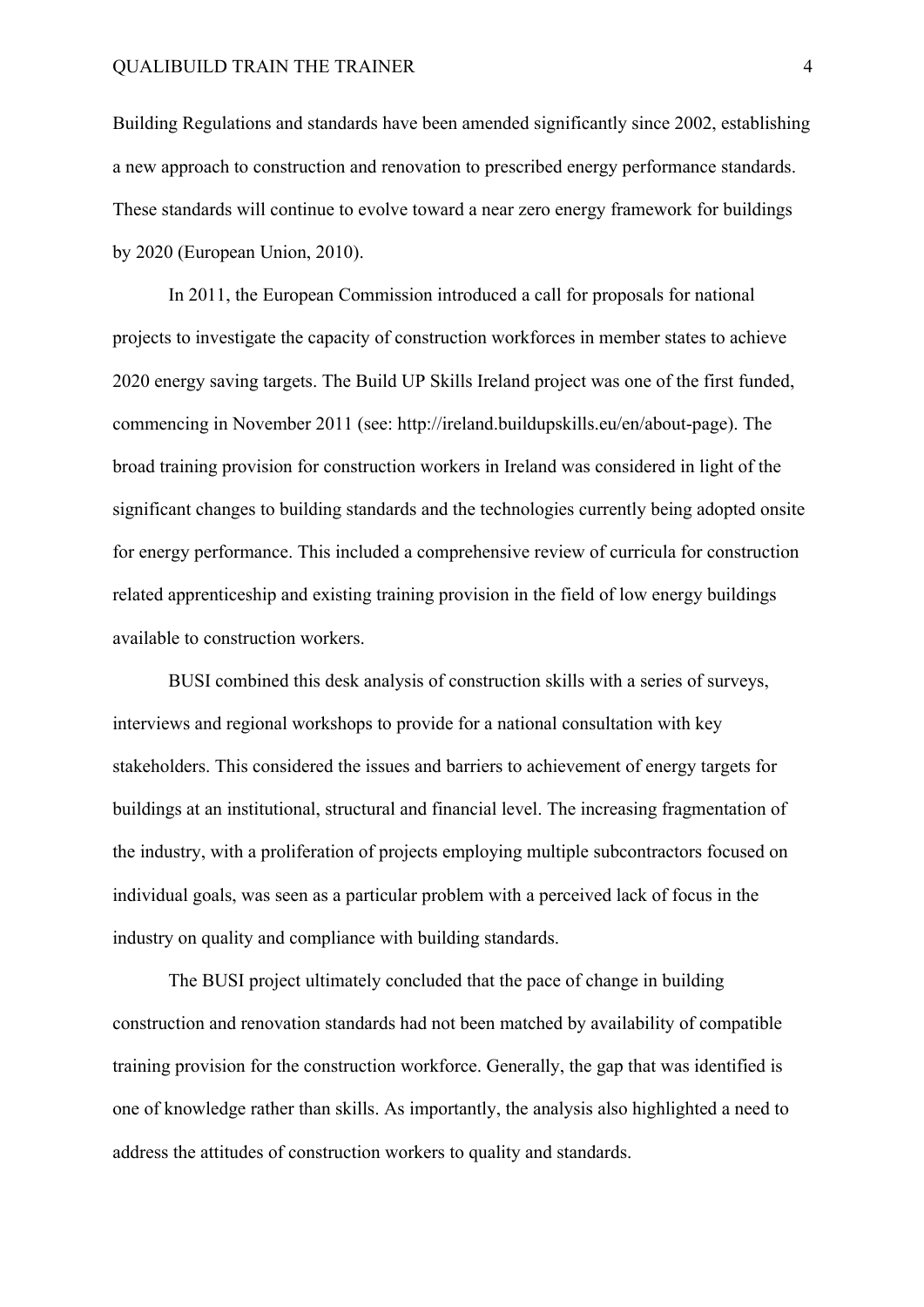The BUSI research also found that the majority of trainers of construction related crafts lacked the experience and knowledge on the implementation of low energy building. These trainers, by virtue of the fact that they are physically removed from the industry during this significant period of change, are largely unaware of the implications for onsite implementation of new energy performance standards for buildings.

In 2013, the European Commission instigated a further call for proposals under the Build Up Skills initiative in order to instigate some of the key actions identified in the national roadmaps. In mid-November 2013, ITB established a programme development team to work on the QualiBuild Train the Trainer programme. A decision was made to engage staff who were, or had previously been, involved in the delivery of construction craft apprenticeship and/or courses relating to sustainable construction. The team selected included representation from the crafts of Carpentry & Joinery, Brick & Stone Laying, Plumbing and Electrical, i.e., a combination of backgrounds from building fabric and building services trades. The work of the team was led by the ITB Work Package coordinator with oversight and quality assurance provided by the Head of Department of Engineering.

#### **Training for Attitudinal Change**

In line with the findings of the BUSI project, the Train the Trainer development focussed on preparing trainers for a pedagogical approach that would best address the identified knowledge gaps and need for attitudinal change amongst construction workers. As the approach to training on the proposed Foundation Energy Skills (FES) programme would need to differ from the traditional models of skills training associated with construction workers, trainers would need to be prepared to adapt their pedagogical approach. Training for attitude change is challenging and requires trainers to be aware of the subtleties of facilitating discussion and group activities while maintaining a focus on learning objectives.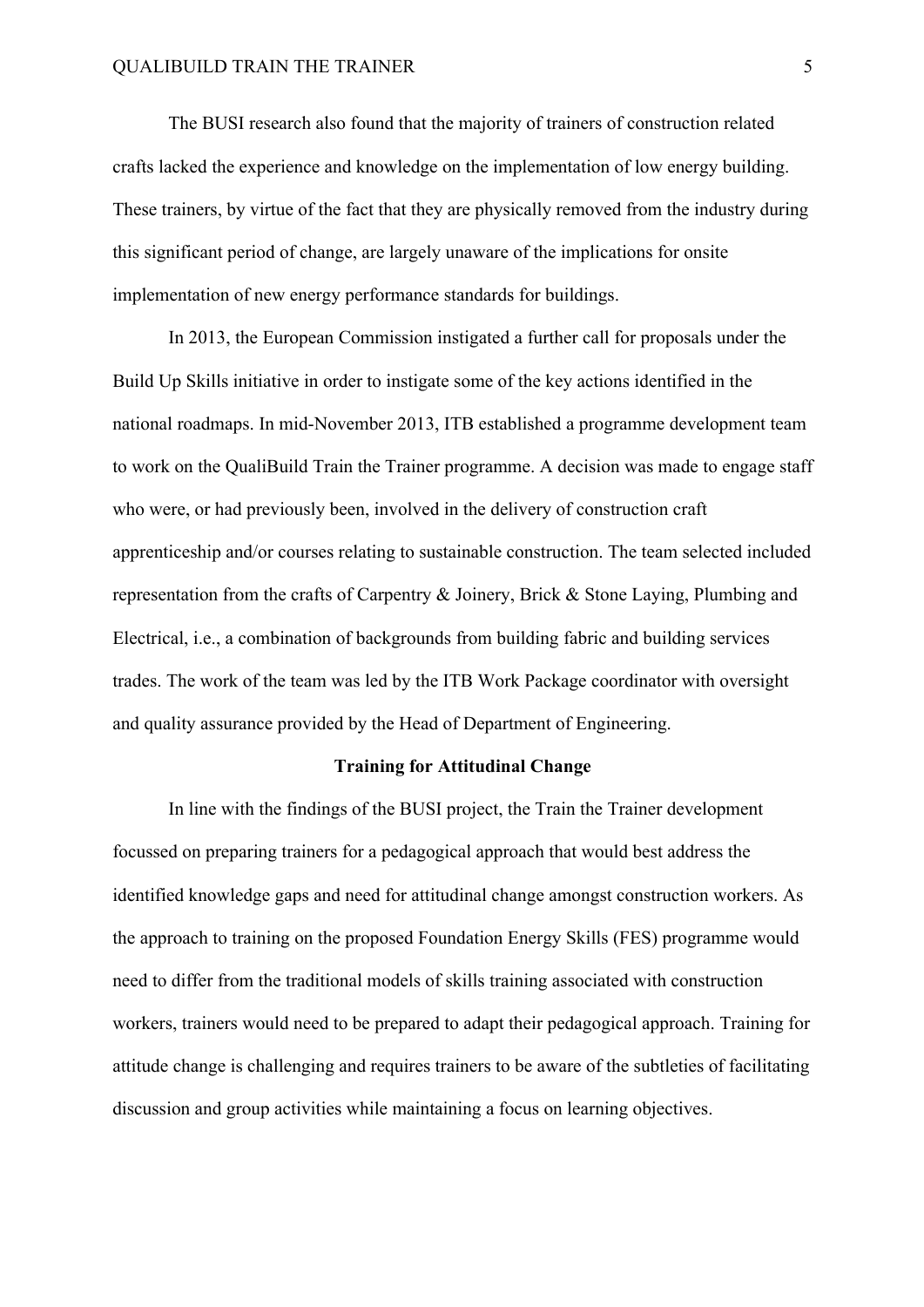The following is an exploration of learning theory specific to attitude change. The practical application of these theories is then considered, including an examination of how they informed the strategy for the Train the Trainer programme.

#### **Theories of Attitude Formation and Change**

Before the possibilities for incorporating specific aspects of learning theory FES training could be explored, it was important to consider the existing models used for training construction workers. Traditionally, this training follows a typically objectivist approach to learning, i.e., that knowledge simply exists and there is no need to construct new knowledge (UCD Teaching and Learning, 2014). A number of skills are taught onsite through informal instruction and experiential learning. For formal skills training, a standards based system (SBS) of apprenticeship is currently in operation, officially introduced in 1994 to replace an existing time served model (Field & O'Dubhchair, 2001).

The off-the-job educational phases of apprenticeship training follow set curricula and assessment stages which are centrally administered by SOLAS (formerly FÁS). The delivery mode is a combination of classroom based lessons and skill-specific workshop practice. Related theories are taught in the classroom and reinforced through the completion of projects in the workshop, consistent with behaviourism.

To further examine the learning processes accommodated in traditional training models for construction workers, Bloom's (1964) widely recognised taxonomy of educational objectives was considered. Bloom divides learning objectives into three categories (Figure 1) as follows:

- **The Cognitive Domain** concerned with mental skills and knowledge
- **The Affective Domain** dealing with attitudes and values
- **The Psychomotor Domain** learning of manual and physical skills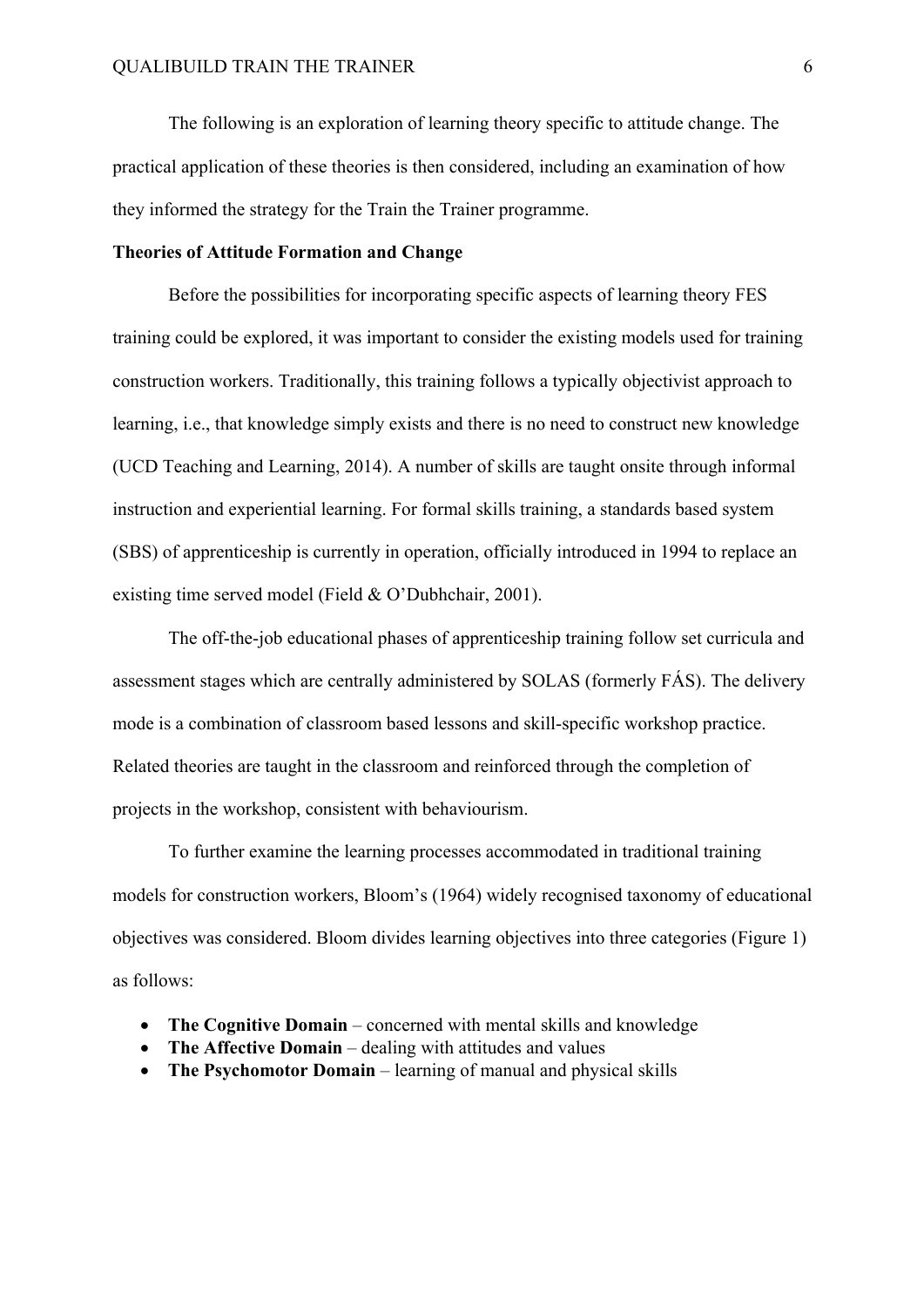



It is apparent that existing models of training for construction workers are focussed on the psychomotor domain and, to a lesser extent, the cognitive domain. The attitudes and values of the individual learners are not specifically highlighted as important outcomes; the objective is to teach in the established "right way" to perform tasks.

For the proposed FES training, the objective was to address both knowledge gaps and where necessary, the requisite attitudinal changes that are currently not captured by the current training approaches. Therefore, the FES training needed to focus on the cognitive and affective domains of learning. It is reasonable to assume that a didactic or behaviourist approach to this training would not change the attitudes of workers who believe that they already know the 'right way' to do their jobs. Therefore, a close consideration of the affective domain was required if attitudinal change was realistically to be achieved.

#### **Role of Constructivism in Effecting Attitudinal Change**

Constructivism is a philosophy of learning based on the belief that learners construct meaning individually rather than having it "delivered" to them. Bruner (1996), one of the most recognised proponents of constructivist theory, argues that, learning is an active process in which the learner constructs new ideas and beliefs based on past experience or knowledge.

Therefore, the learner's past experiences are the pool from which they attach meaning and relevance to new learning.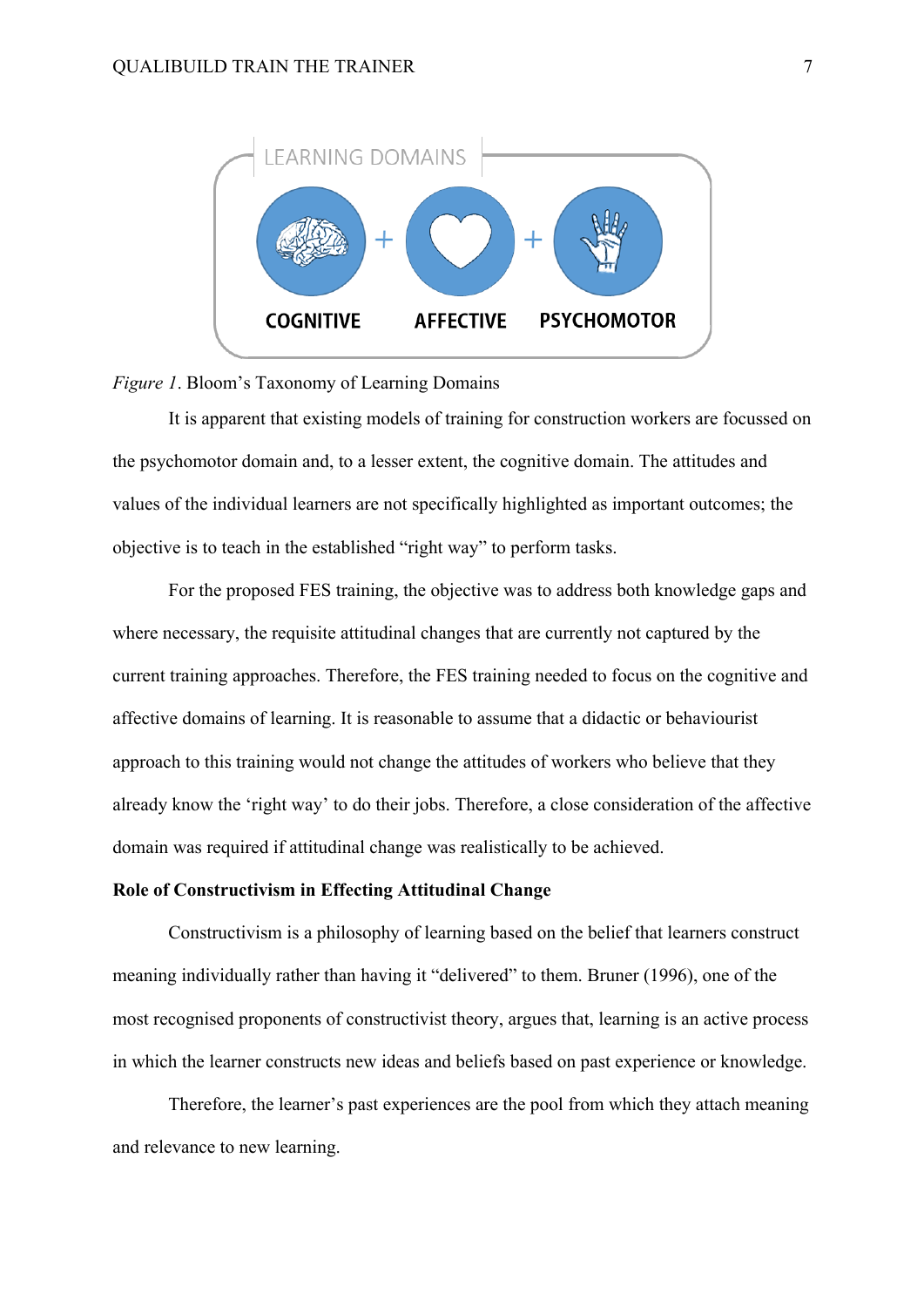Bruner's theory of instruction is based on four key principles:

- 1. Instruction should establish the relevance of the material to the learners so that they are willing and able to learn (readiness);
- 2. Learning content should be structured in a way that is most readily interpreted by the learner;
- 3. The sequence that content is presented in should be progressive and effective;
- 4. The instruction should encourage the learner to go further than just the information given.

This approach would appear to have merit in training to support attitude change. The willingness of a learner to be open to new information would seem significant if long held beliefs are to be challenged in the learning process. The principle of structuring content to suit the target learner is logical. It would also be beneficial to have learners accepting some responsibility for their learning. In taking ownership, learners are more likely to identify what is meaningful for them.

It is noteworthy that Bruner's theories are closely linked to child development research. However, the target cohort for the Train the Trainer programme was adult learners, for which specific learning theories have been developed. Indeed, Malcolm Knowles (1980) has identified "andragogy" as an entirely separate field which he defines as "the art and science of helping adults to learn."

Merriam (2001) describes five assumptions underpinning andragogy, defining the adult learner as someone who:

- 1. has an independent self-concept and who can direct his or her own learning
- 2. has accumulated a reservoir of life experiences that is a rich resource for learning
- 3. has learning needs closely related to changing social roles
- 4. is problem-centred and interested in immediate application of knowledge
- 5. is motivated to learn by internal rather than external factors (p. 5)

The development of the Train the Trainer programme was closely aligned with these assumptions. As a blended learning programme, adopting a flipped classroom approach (Johnson, Adams Becker, Estrada, & Freeman, 2014). The programme structure acknowledged the capacity of trainers as independent learners. Many of the in-workshop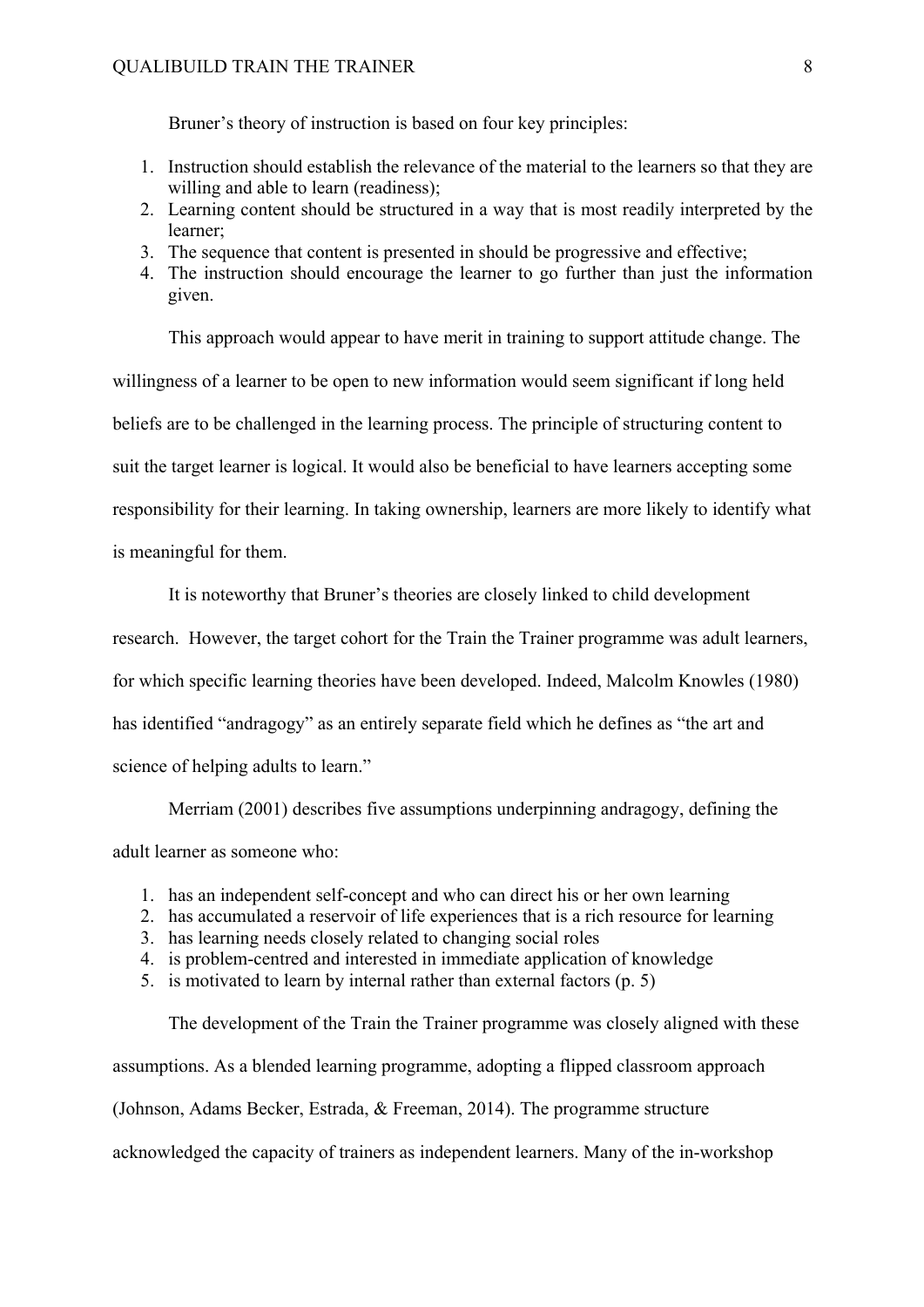activities adopted included elements of Problem Based Learning. Indeed, group activities were emphasised in order to leverage the cumulative "reservoir of life experiences" which was enhanced by the diversity of backgrounds of participants.

### **Transformative Learning**

The emphasis in andragogy on attaching meaning to learning makes it "learner centred" and aligned with constructivism. Another theory of learning that is prominent in adult learning, and is constructivist in approach, is transformative learning. This type of learning requires a change in learners meaning schemes, including attitudes and beliefs.

Originally developed by Jack Mezirow (2000), transformative learning theory is divided into two types of approaches to learning, namely; *Instrumental learning*, which focuses on problem solving tasks and the cause and effect, and; *Communicative learning*, where individuals communicate their feelings, emotions and desires. Problem based learning (PBL) is rooted in the constructivist approach of learning, i.e., "*learning is promoted when learners are engaged in solving real-world problems.*" (Merrill, 2002, p. 43) Transformative theory also emphasises that reflection is similar to problem-solving in that we "*reflect on the content of the problem, the process of problem-solving, or the premise of the problem.*"

(Mezirow, 1991, p. 44)

#### **Implications for the QualiBuild Train the Trainer Programme**

It is apparent that in adopting a learner-centred approach, consideration of the affective domain and group problem-based learning are all relevant to training for attitudinal change. However, as previously noted, self-directed and group learning are still uncommon in the training of construction workers. Mezirow (2000) acknowledges that effective participation in discourse requires a level of emotional maturity.

There was a risk that construction workers attending a relatively short training programme would be affected by a lack of confidence in this type of learning environment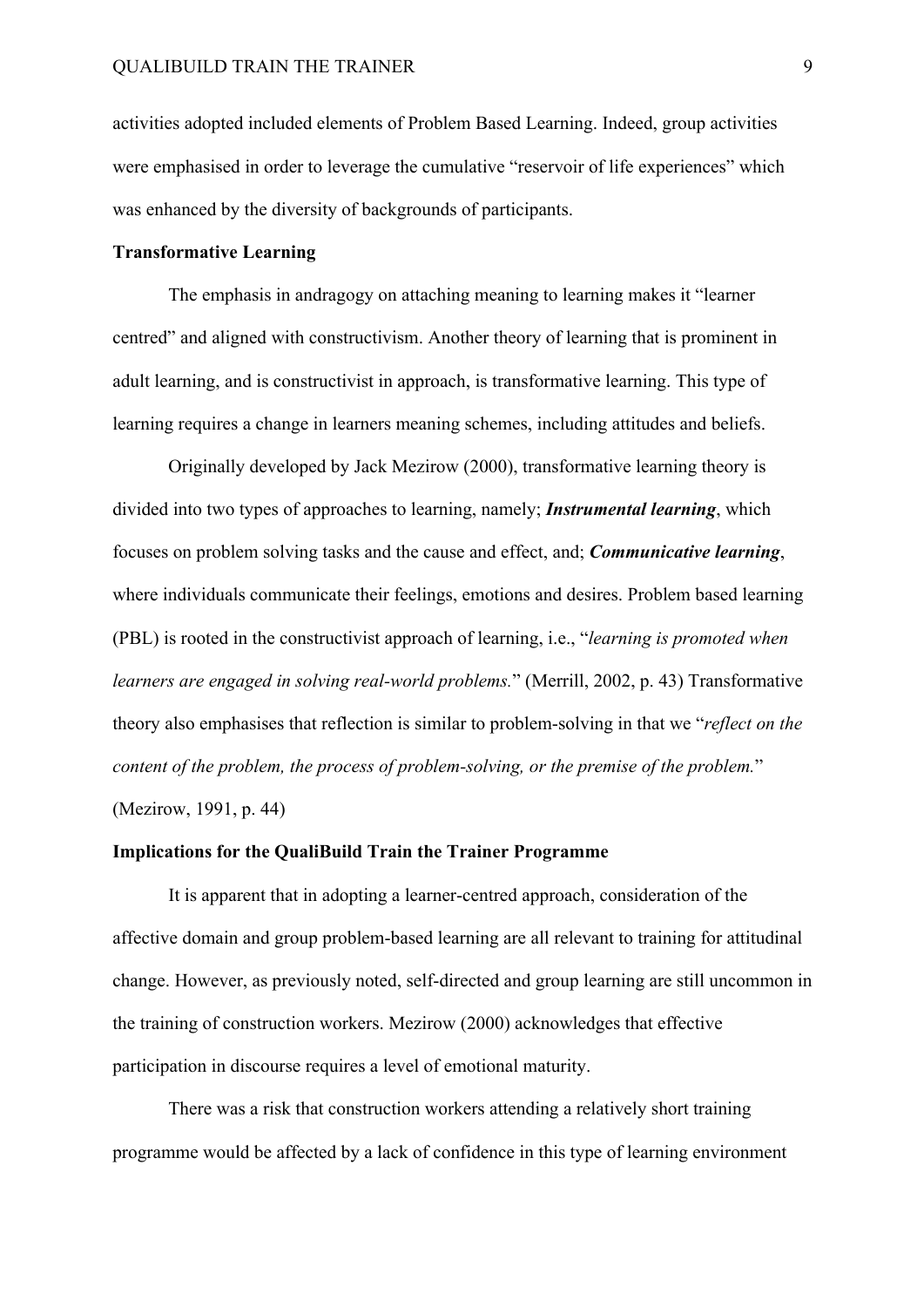and perhaps feel intimidated by peers. On this basis, it was an important element of the Train the Trainer programme to prepare trainers for group learning environments. The programme, therefore, was designed to prepare the trainers for this in two ways:

- 1. Specifically, in the final module of the programme on "Pedagogical Approaches", where the theory and techniques of group learning were explored
- 2. Throughout the delivery of the entire Train the Trainer programme similar activities and group work were employed to illustrate the effectiveness of this teaching and learning approach and to familiarise the trainers with the associated techniques

A focus in the initial stages of the training on establishing relevance and extrinsic and intrinsic motivations was considered as important to prepare learners for engagement with group activities. An approach identified was Keller's ARC's model which identifies four categories of learner requirements for motivation: Attention, Relevance, Confidence and Satisfaction (ARCS Model of Motivational design, 2014).

The first requirement of Keller's model refers to the importance of gaining learner attention through active participation and enquiry. This is consistent with an activation in instruction, where learning is promoted when knowledge from past experience is recalled as a foundation for new knowledge. This was designed into the Train the Trainer programme, specifically in the employment of Direct Attention Thinking Tools (DATT). These are a set of activities designed by Dr. Edward De Bono to help focus the mind (De Bono, 1993). They can be used in any situation to elicit thoughts and ideas from a person or group of people on any subject or topic. There are 10 tools altogether and during the delivery of the programme three were utilised. "PMI" - Pluses, Minuses and Interesting Points, "CAF" Consider All Factors and "OPV" - Other Peoples Viewpoint. For example, for the purpose of this paper, the use of the PMI activity is illustrated.

### **PMI Activity, Pluses, Minuses and Interesting Points**

For this activity, students were given individual PMI activity sheets (see below) which included the directions related to the task *"Using numbered bullets list what you think*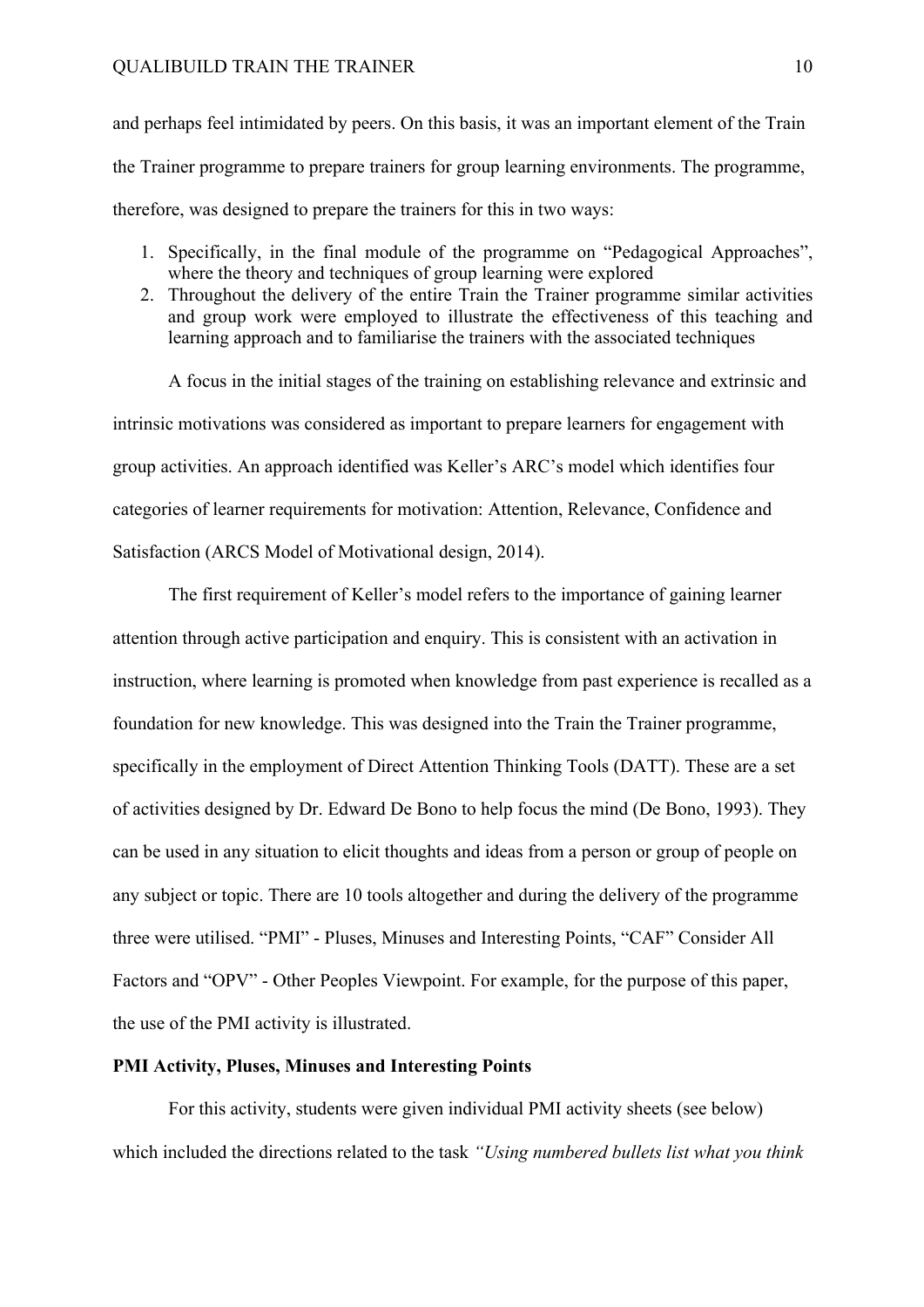*are Pluses, Minuses and Interesting points about the assessment methods used in Modules 1, 2 & 3.*"

The activity required students to focus **only** on the **P**luses (positive aspects) for 2 minutes, then the **M**inuses (negative aspects) for 2 minutes and finally the **I**nteresting points for 2 minutes. This was to allow the students to explore the topic of the lesson by focusing their thoughts specifically on the required subject matter



*Figure 2*. Think, Pair, Share, adapted (Lyman, 1981) Students PMI Sheets

Relevance was then maintained by focussing on language, subject matter and experience which would be familiar to these in the field of building construction. Activities were employed which provided the opportunity for encouragement through feedback leading to improved learner confidence, such as group poster activities where a reporter would outline the key conclusions of the group. For example; following the individual PMI, students were divided into groups of 4 and afforded an opportunity to discuss and share their PMI results. Each group were then provided with A2 paper and a selection of colour markers, with which they were asked to create a poster summing up the main ideas from their collective PMI sheets. Each group then presented their completed poster to the whole class with Q and A session following each presentation.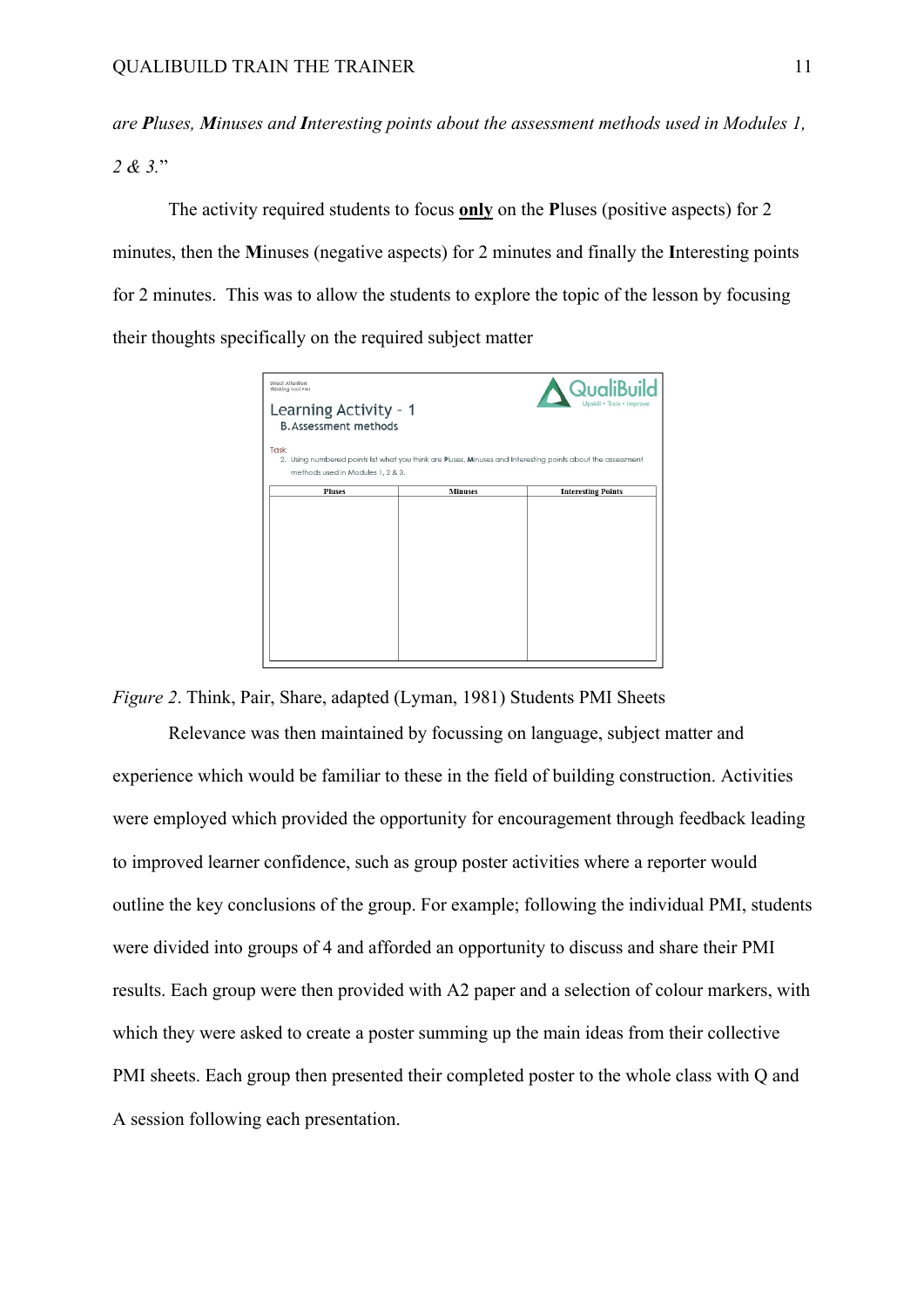A digital photo of each poster was taken using a camera phone and placed on Moodle after the activity as a learning resource and reference for the students.



*Figure 3.* Group discussing their PMI *Figure 4.* Group Poster for Presentation Attending to the affective domain and incorporating peer-to-peer learning is challenging for a trainer. Research into the role of the affective domain in further education has noted some difficulty with group work. Therefore, the trainers would have a role as "relational gatekeepers in the classroom," which requires a high level of interpersonal skills and an understanding of group development and dynamics. This was emphasized during the delivery of the Train the Trainer programme particularly during the pedagogical module where time was taken to examine the approaches to delivery and assessment through the previously 3 modules.

It is clear that training for attitude change is challenging and requires careful consideration at the instructional design stage. Adult learners by definition have embedded beliefs and value systems so it is obvious that new ideas cannot simply be forced upon them.

Learning theories that promote the possibility of perspective transformation and value attachment for the learner were emphasised in the Train the Trainer programme along with their potential applications in the FES delivery. However, all theories have limitations in practice and there were a number of issues arising that were specific to individual learners and the scope of the proposed training.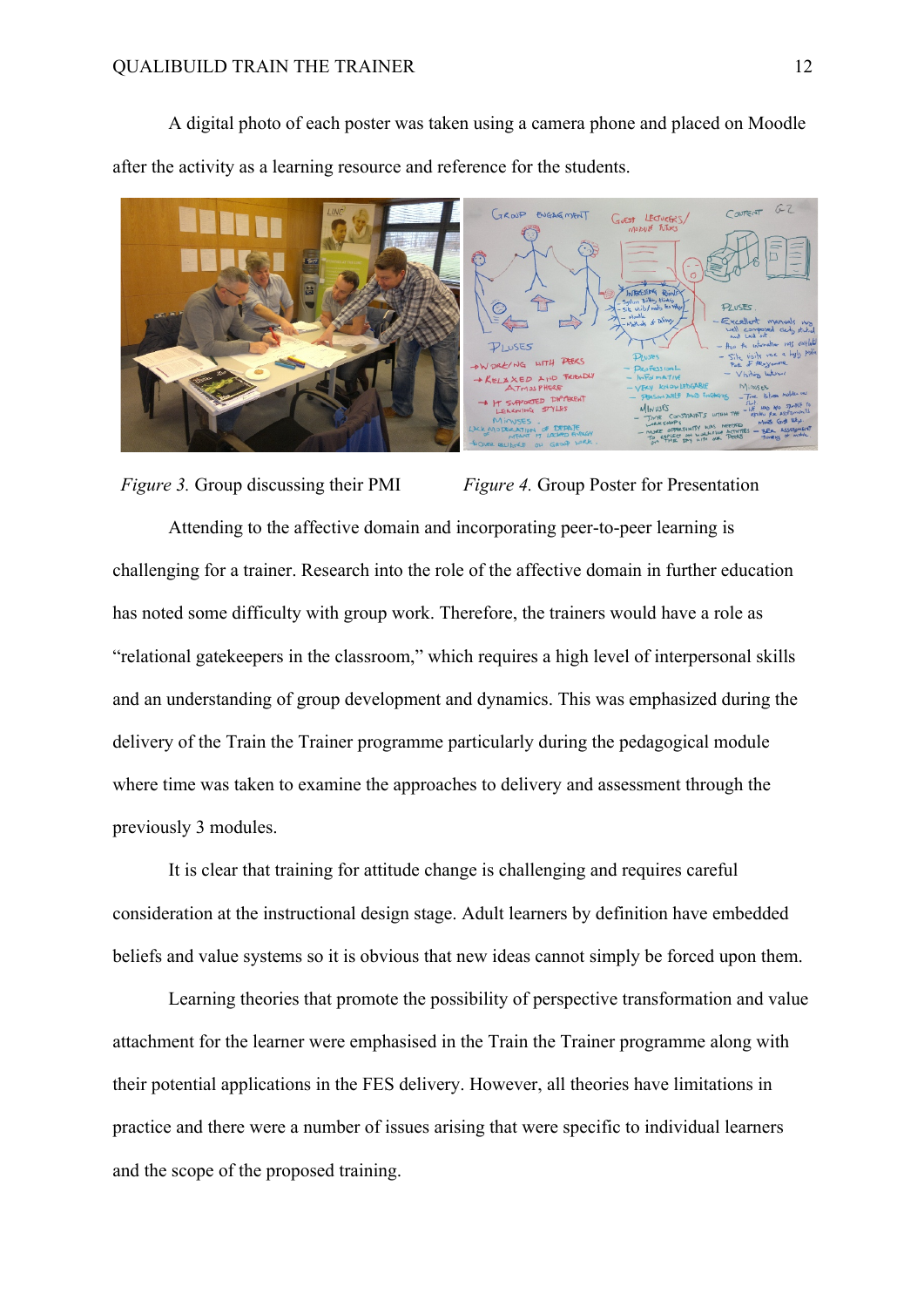To maximise the potential success of the training programme, incorporating

constructivist and social constructivist principles to affect attitudinal change, the following

principles were adopted:

- Focus on the target learner. It was important to understand the profile of the target learner and tailor the programme accordingly (pre-attendance questionnaire).
- The learners should not have their existing beliefs challenged directly; rather they should be allowed to come to their own conclusions on the need for change in their work practices. The training, therefore, presented real-life examples relevant to the learners that were clear and unambiguous (real life practical assessments).
- Social interaction with peers was facilitated and encouraged in the training. This improved the learner's sense of belonging and increased the chance of new approaches being accepted and adopted by the masses rather than individuals (PMI, group poster work).

#### **The QualiBuild Train the Trainer Programme**

The development of the QualiBuild Train the Trainer programme began in mid-

November 2013, with the establishment of a programme development team to work on the Train the Trainer programme. A decision was made to engage staff who were, or had previously been, involved in the delivery of construction craft apprenticeship and/or courses relating to sustainable construction. The team selected included representation from the crafts of Carpentry & Joinery, Brick & Stone Laying, Plumbing and Electrical, i.e., a combination of competences from building fabric and building services trades. The work of the team was led by the ITB Work Package coordinator with oversight and quality assurance provided by the Head of Department of Engineering.

#### **Delivery**

The pilot of the QualiBuild Train the Trainer (TtT) programme was delivered in two separate Phases, Phase 1 during September 2014 until May 2015 with Phase 2 taking place September 2015 until May 2016. In order to measure the overall success of the pilot delivery of TtT a feedback questionnaire was utilised after the face-to-face delivery of the four modules. Following the completion of Module 4 a further detailed questionnaire was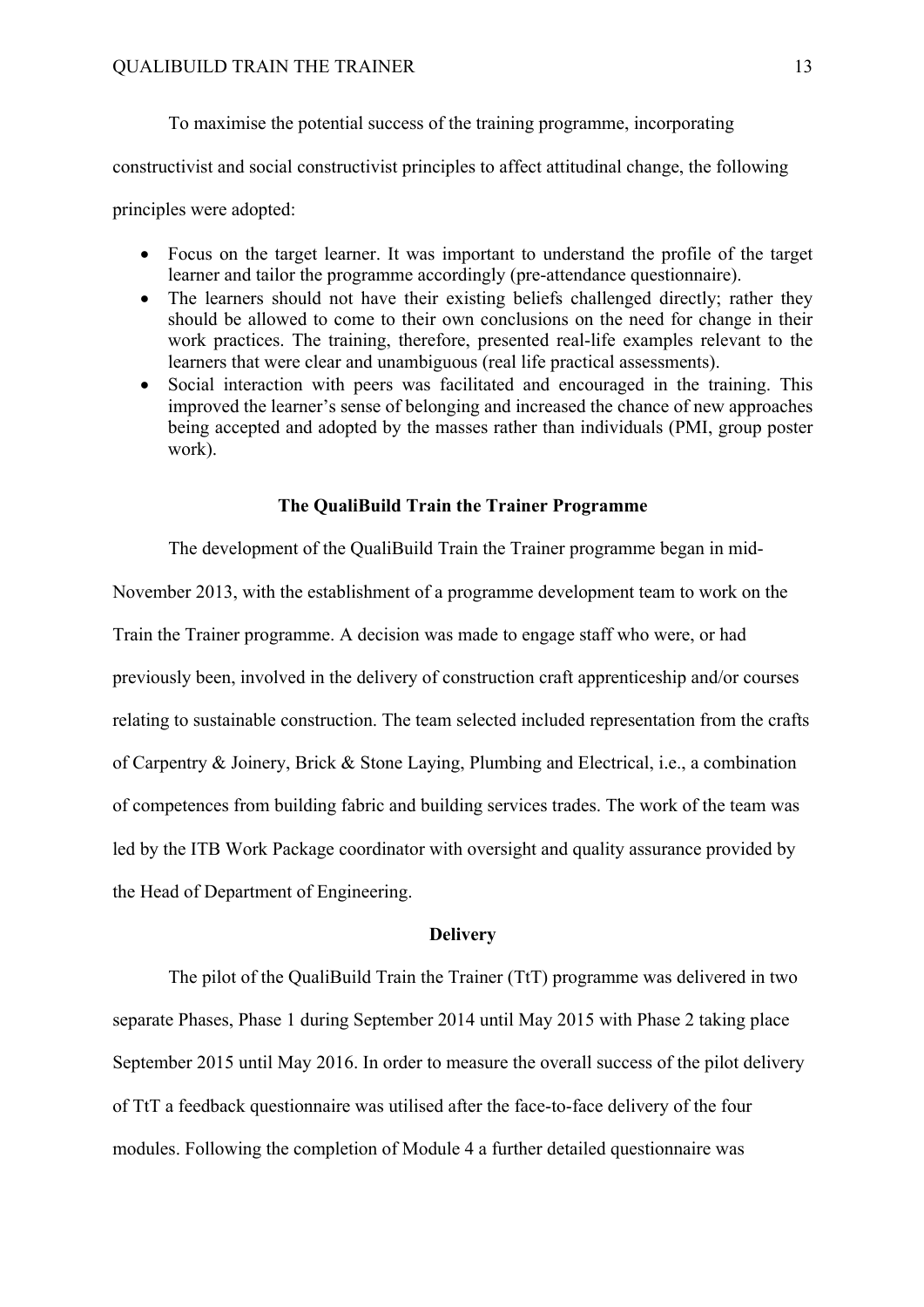completed by the participants. The following section outlines Phase 1 of delivery in more detail.

#### **Phase 1 Delivery**

As the main target group for the programme were trainers of construction related craft apprenticeship, the Institutes of Technology (IoTs) and Education and Training Board (ETBs) were prioritised for the recruitment of participants.

Following a "flipped classroom" approach to delivery, the focus was on learners engaging with course content via the learner manuals ahead of module workshops. To this end, online pre-workshop activities were developed requiring participants to review a section/s of the manual and post commentaries. The workshops were then primarily focussed on group work activities that promoted active participation and peer learning. To facilitate this level of activity in-classroom, and in recognition of the 'pilot' status of the programme, each module was facilitated jointly by two lecturers.

This "active participation" approach to the delivery led to a dynamic learning environment with rich discussions and interactions between participants from different backgrounds and areas of expertise (Figure 5). Feedback on this format was very positive and the learner manuals were particularly well received, with many from a background in formal education acknowledging the quality of the course materials.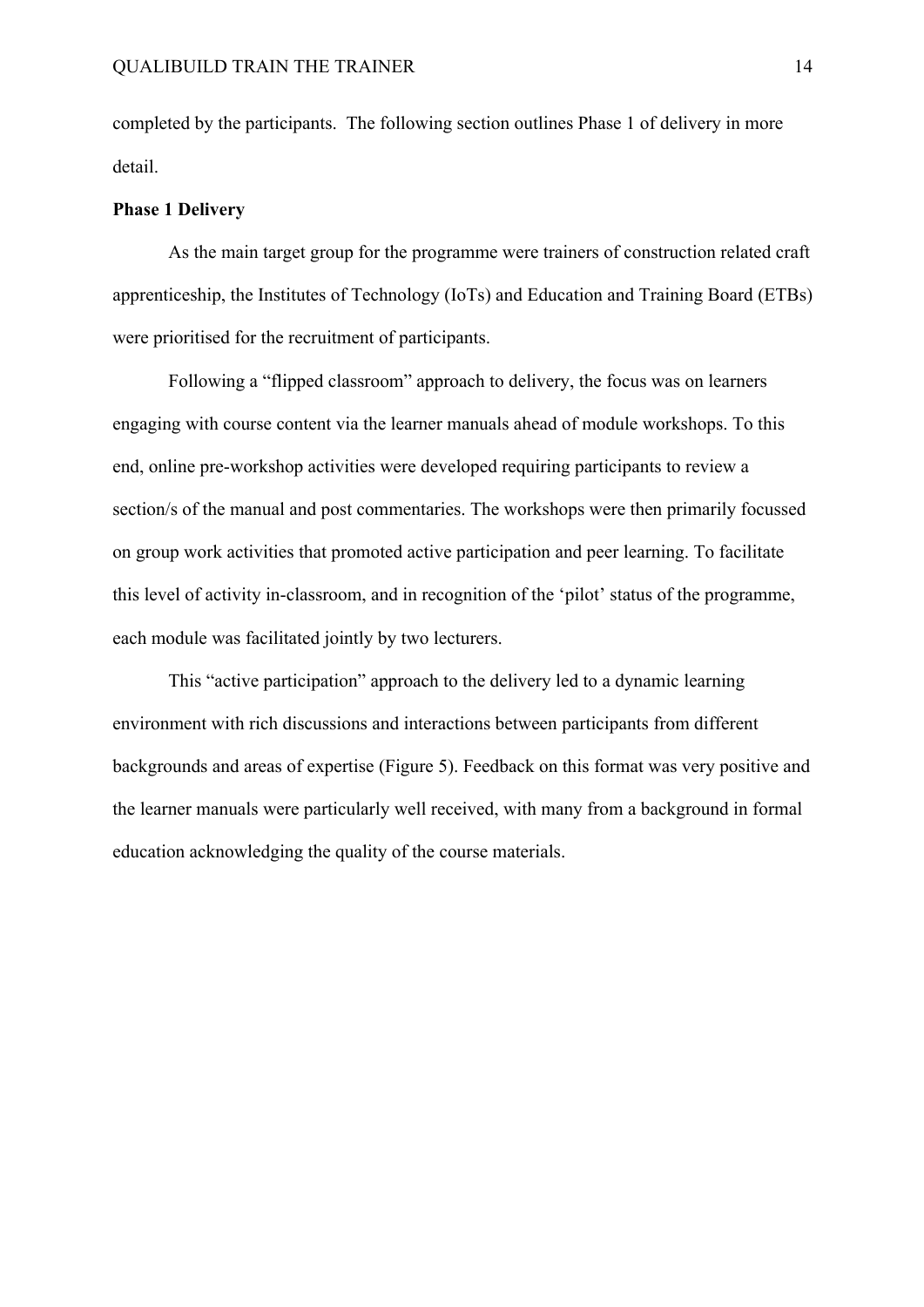

*Figure* 5. Train the Trainer participants engaged in group work activities **Outcomes and Lessons Learned**

While there was unanimously positive feedback on course materials and delivery philosophy, there were still a number of issues highlighted with the Phase 1 delivery. Of the 55 participants that registered initially, only 44 remained engaged for the duration of the programme. From this, 29 students submitted all assignments and were successful in achieving the award.

Responses given in feedback and evaluations indicated that early withdrawals were mainly a result of individuals being unable to acquire cover for teaching duties within their organisations. Verbal feedback was received from a smaller number that the level of workload involved exceeded their initial expectations. For participants that stayed engaged on the course but did not achieve the award, the reason recorded in all cases was non-submission of some module assignments. Many found, with only a 4-week period between module workshops that late submission of assignments was leading to an overlap and a snowball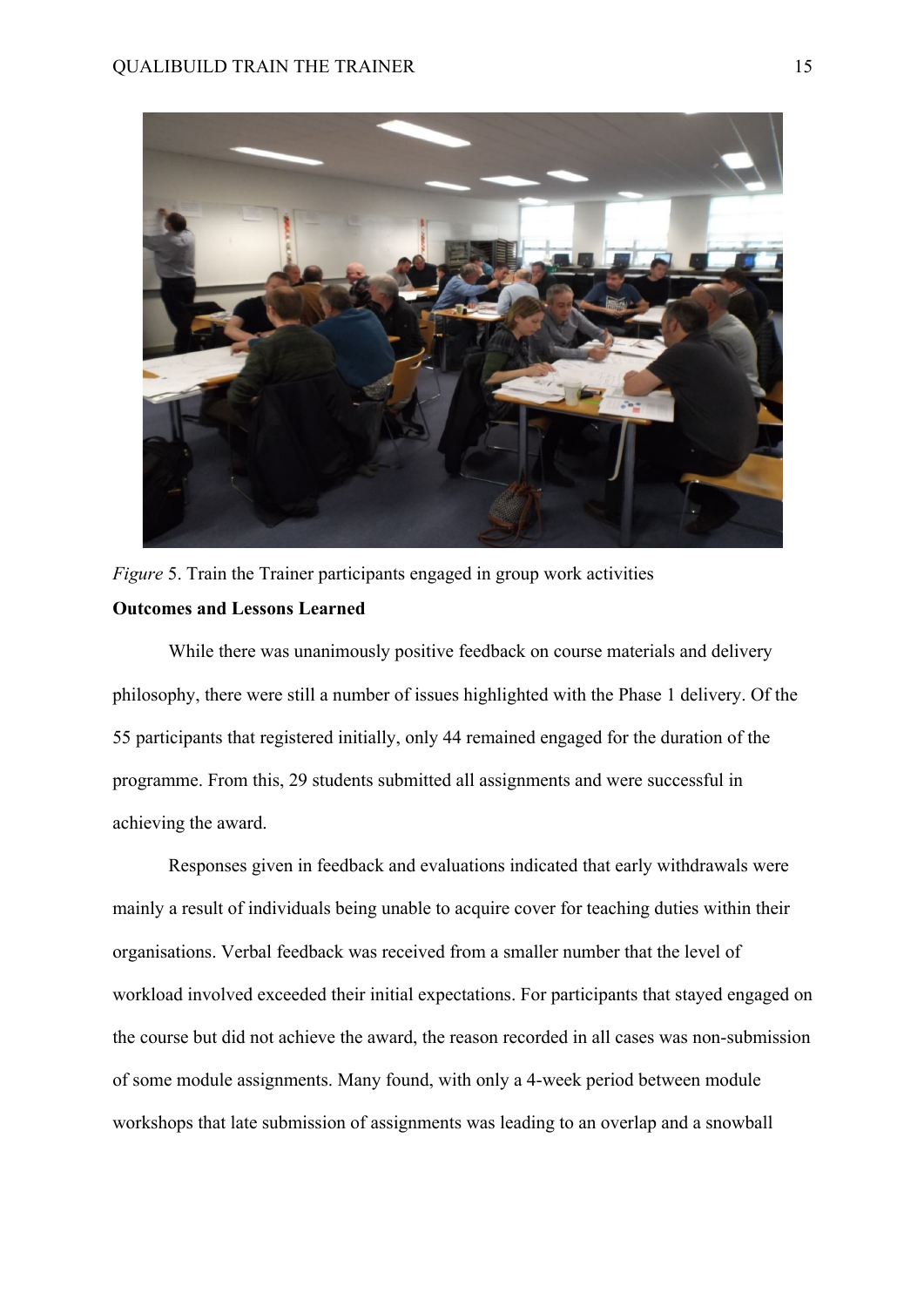effect on their workload. This led to some falling behind and failing to submit work for all modules.

From both formal and informal feedback received, many cited this level of overlap between modules as being very challenging. There were also a number, particularly those who travelled significant distances to attend training events, expressing a preference for workshops and site visits to be scheduled on consecutive days either side of weekends. This would allow for overnight accommodation to be secured, cutting down on travelling time and impact on work life.

Once again, feedback on course materials and delivery approach was very positive. Of the 34 originally registered participants, 4 withdrew early in the delivery. Of the remaining students who continued to engage, 23 successfully submitted all course assessments and achieved the award. There were also 4 participants from Phase 1 that repeated modules to complete the programme and achieve certification.

The total number of participants who completed the survey at the end of Module 4 from both Phases was 34, with 76% of them involved directly in craft training. (46% in an IoT), with 76% having received some form of pedagogical training prior to this course. Of the 59 respondents of a post survey 94%, found taking part in the course a positive experience particularly highlighting the quality of learner manuals, group activities, and the flipped classroom delivery method used. The following common themes were stated by the participants of the TtT:

"Observing and learning from my peers was excellent"

"Group Interaction, knowledge sharing and assistance were greatly appreciated" "Group interactions and feedback through class based workshops and discussions"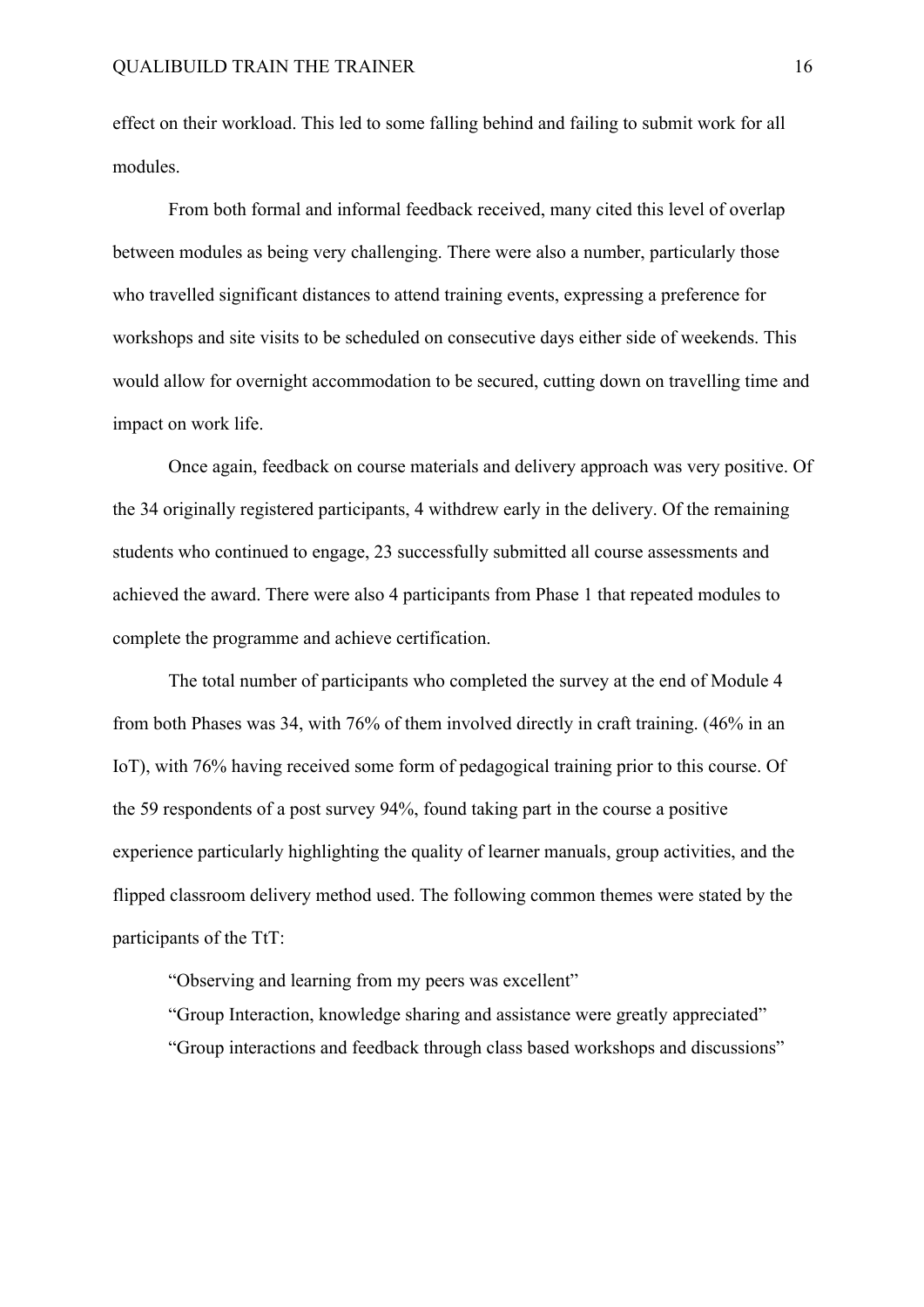# **Positive Experiences**

- Critical analysis of the information presented resulted in deeper levels of understanding.
- Assessment feedback from more than one source provided a significant opportunity for peer learning.
- Peer feedback was received in a timely manner and in many cases, expressed in a more meaningful way between learners.
- Utilised and developed objective critiquing skills related to judgement and fairness.
- Provided the opportunity to conduct learning activities outside of scheduled class time which could be undertaken at a time which suited learners.
- Proved to be an efficient method of assessing large volumes of work while providing specific individual feedback.

Although overall it was found to be beneficial, there were a number of issues

identified during the peer assessment activity which were highlighted as potential

disadvantages.

# **Negative Experiences**

- The key to coordinating a successful workshop activity is during the set up phase and this initially took a considerable amount of time to plan and prepare as it had not been used previously.
- Learners with no previous assessment experience of this type of assessment did not feel comfortable assessing peers at this stage and would have liked more initial guidance.
- Some learners felt a little uncomfortable being asked to award marks to their peers particularly those who were work colleagues.
- Full marks were awarded for all assessment criterion by some learners regardless of the submission responses presented.
- Some learners were of the view that if the reasoning for peer assessment was outlined more clearly, - i.e., That of a learning activity, learners would better understand their role.

# **Conclusions and Recommendations**

While the programme was generally perceived as a success, the main negative that

impacted the programme was the low numbers of trainers in both the IoT and ETB sectors

that were still active or engaged in construction related training. From discussions with

management in these sectors, it was clear that trainer numbers had reduced significantly

through a combination of non-renewal of temporary contracts, retirements and redeployment

to other duties. Informal feedback received suggests that many trainers perceive a lack of

opportunity in construction related training.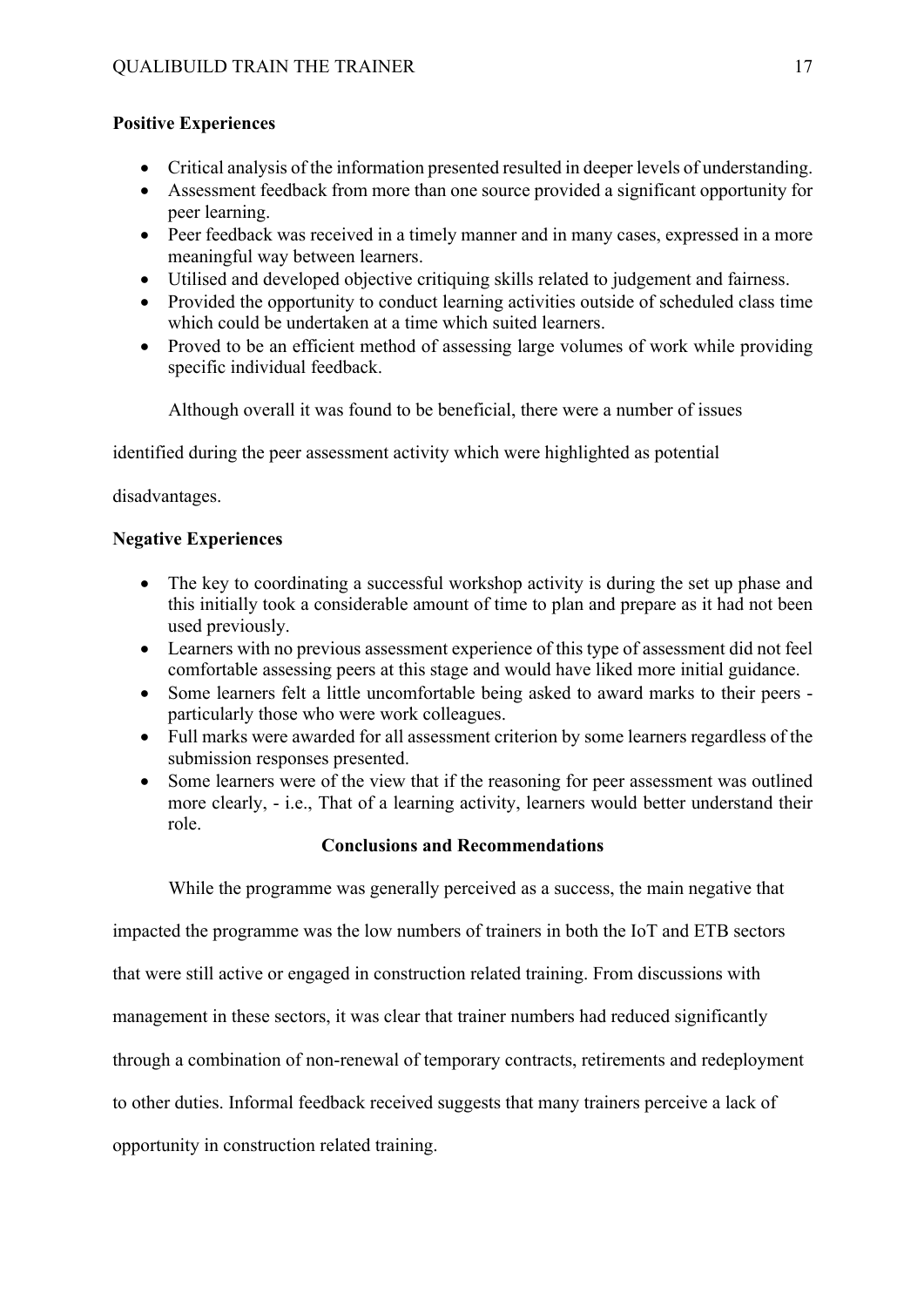The low level of interest in the programme can be directly related to a lack of formal CPD structures for vocational trainers in Ireland. This impacted on uptake for two main reasons. Firstly, without direction from management or a CPD body, trainers need to identify development needs themselves based on their own enquiry. Secondly, once an appropriate up-skilling programme is identified, staff require support from their employer to facilitate attendance, including organisation of cover for teaching hours.

It is also reasonable to conclude that the scope of the QualiBuild Train the Trainer programme was directly affected by this lack of a formal CPD system. Cognisant of the scale and pace of changes to building regulations for energy performance, the programme was developed as a sufficiently comprehensive training intervention. This resulted in a relatively intensive programme of study which may have been beyond the expectations of some participants used to more typically smaller-scale CPD type training events.

When considering any potential national scale implementation of the programme, it would be important to note the logistical difficulties of finding appropriate site visits and practical demonstration facilities for the teaching of low energy building concepts. The profile of the target cohort, and nature of the technical learning objectives of the programme, would suggest that these practical elements are essential to the learning process. For the QualiBuild project, the choice of delivery centre was notably restricted to venues with access to such facilities. The programme's success was in no small part due to the level of cooperation and support from IT Sligo and CIT.

Finally, motivation for participation at individual and organisational level would need to be addressed to improve uptake of the programme on a wider scale. Without traction for the FES training, and the added value of a meaningful QualiBuild register of qualified trainers, it would be reasonable to anticipate that demand for the programme would remain relatively low. Additionally, the time and effort required of the participants would also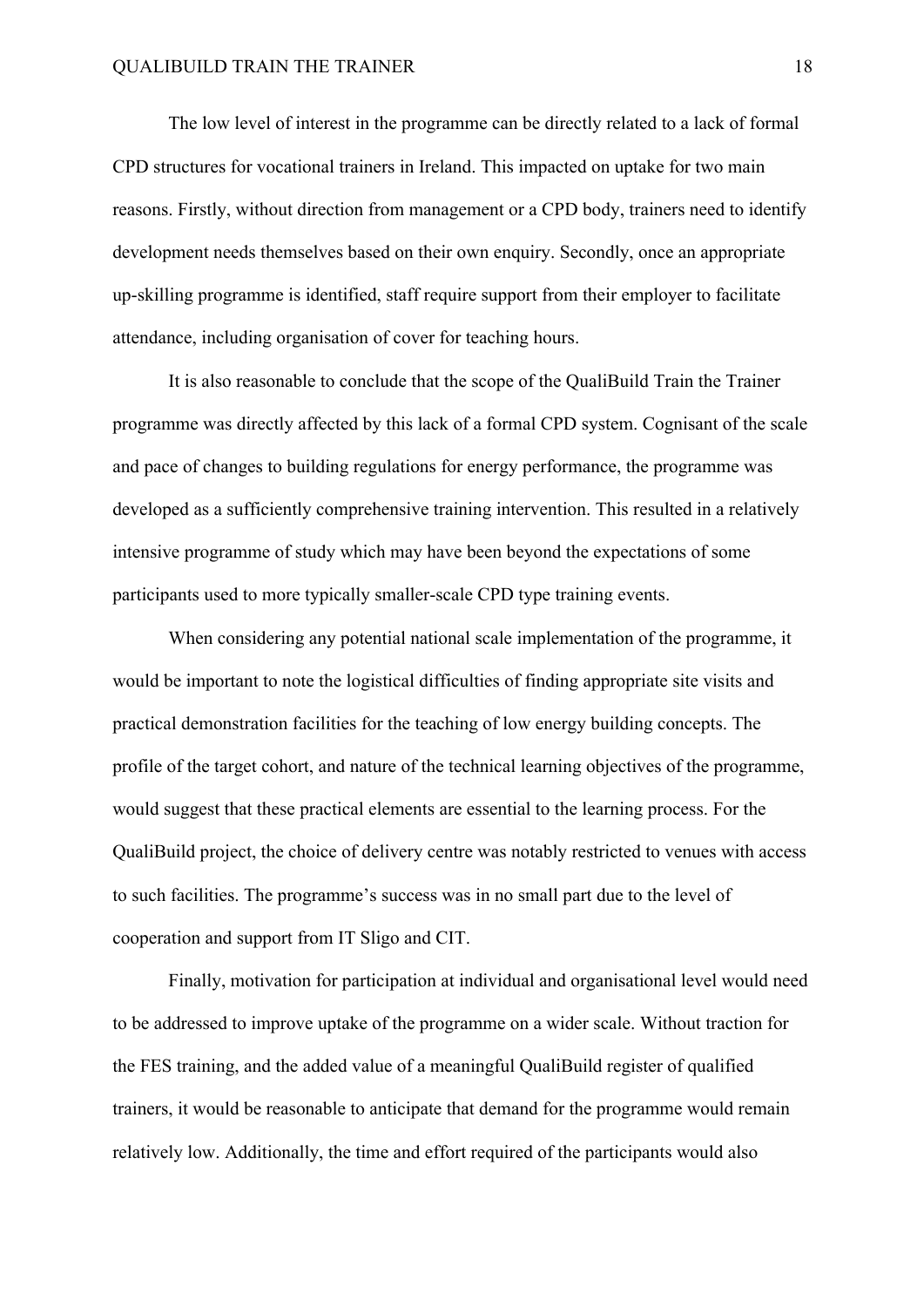suggest that their employers would be important stakeholders in supporting and encouraging staff participation, up to and including assistance with cover for teaching duties.

The authors would like to acknowledge the support of the Institute of Technology Blanchardstown Department of Engineering and Build It Up Skills QualiBuild project cofunded by the Intelligent Energy Europe Programme of the European Union.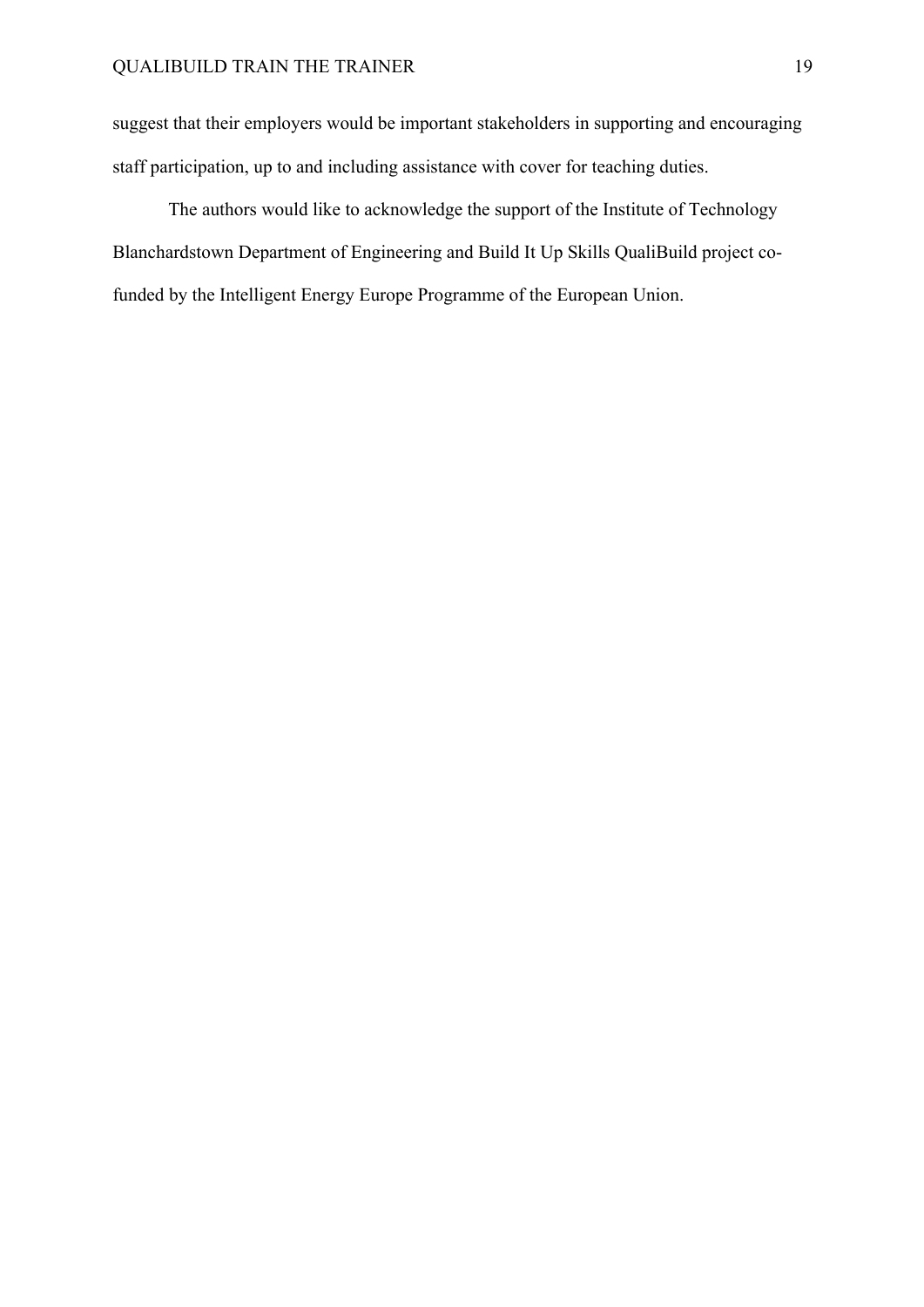#### References

- ARCS Model of Motivational Design (Keller), (2014). Retrieved April 24<sup>th</sup> 2016 from http://www.learning-theories.com/kellers-arcs-model-of-motivational-design.html
- Bloom, B., Mesia, B. & amp; Krathwohl, D (1964). Taxonomy of Educational Objectives. New York. David McKay
- Build Up Skills Ireland. (2012), *Analysis of the National Status Quo*. IEE/11/BWI/460/S12- 604350. Retrieved February 5th 2016 from: http://ireland.buildupskills.eu/en/nationalproject
- Clark, D. R. (2014). Bloom's Taxonomy of Learning Domains. Retrieved February  $5<sup>th</sup>$  2016 from http://www.nwlink.com/~donclark/hrd/bloom.html
- Culatta, R. (2013) Constructivist Theory (Jerome Bruner). Retrieved April  $2<sup>nd</sup>$  2016 from http://www.instructionaldesign.org/theories/constructivist.html
- Culatta, R. (2013) Social Development Theory (Lev Vygotsky). Retrieved April 24th 2016 from http://www.instructionaldesign.org/theories/social-development.html
- Culatta, R. (2013) Transformative Learning (Jack Mezirow). Retrieved April  $24<sup>th</sup>$  2016 from http://www.instructionaldesign.org/theories/transformative-learning.html
- Department of Communications, Marine and Natural Resources, Ireland. (2007). *Delivering a Sustainable Energy Future for Ireland*. Government White Paper. Dublin: Government Publications.
- Epistemology and Learning Theories. (2014) Retrieved February  $2<sup>nd</sup>$  2016 from http://www.ucdoer.ie/index.php/Education\_Theory/Epistemology\_and\_Learning\_Theori es
- European Union. (2010). Directive 2010/31/EU of The European Parliament and of The Council of 19 May 2010 on the energy performance of buildings (recast). Official Journal of the European Union. Retrieved 13<sup>th</sup> May 2016 from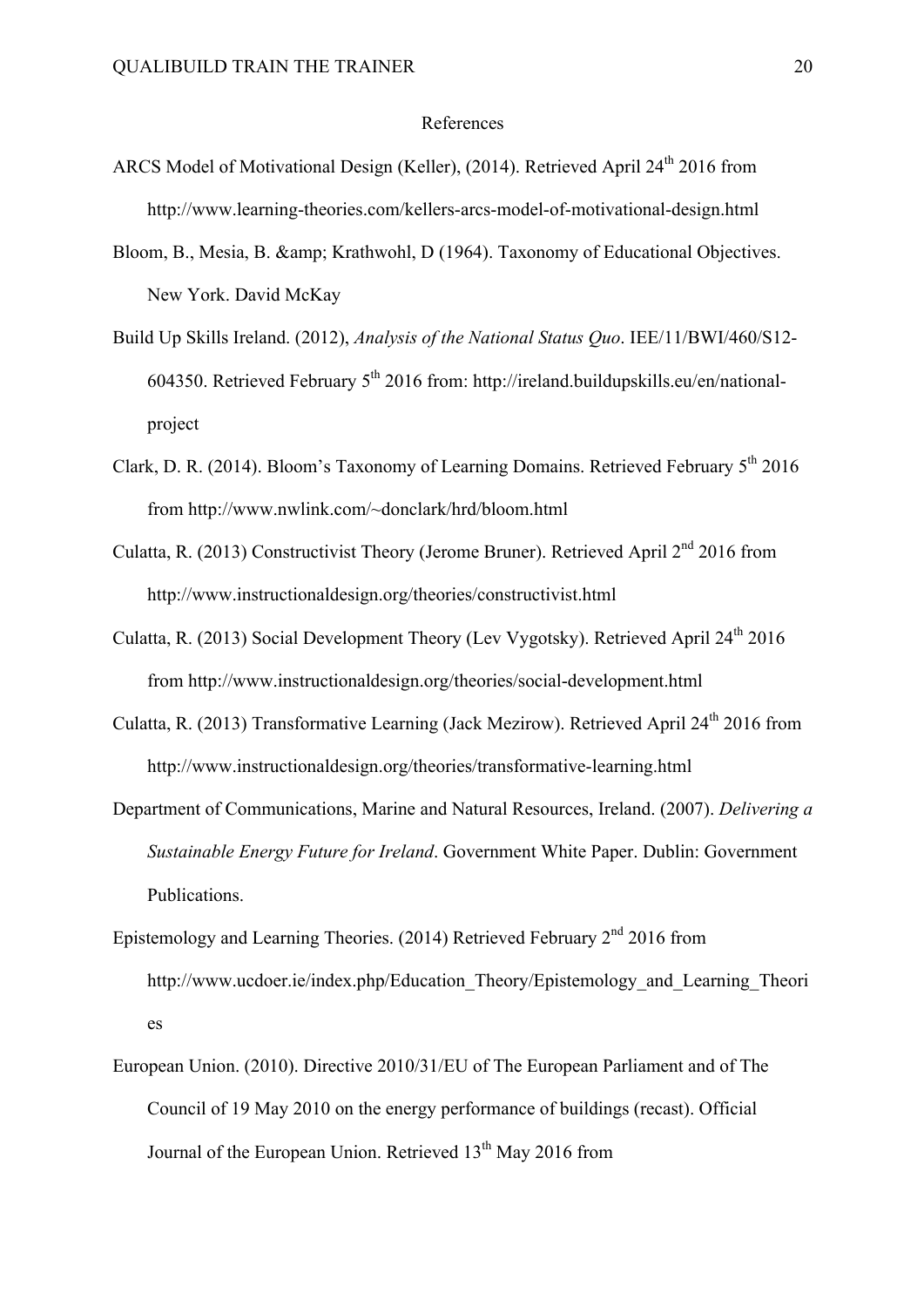http://www.eceee.org/policy-

areas/buildings/EPBD\_Recast/EPBD\_recast\_19May2010.pdf

Field, J, O' Dubhchair, M. (2001). *Recreating apprenticeship: lessons from the Irish standards-based model.* Journal of Vocational Education & Training. 53 (2) 247-261

Galloway, C. (2010). Vygotsky's Constructivism. In M.Orey (Ed.) *Emerging Perspectives on Learning, Teaching, and Technology* (pp. 48-49). Switzerland: Jacobs Foundation. Retrieved February 24<sup>th</sup> 2016 from

https://textbookequity.org/Textbooks/Orey\_Emergin\_Perspectives\_Learning.pdf

- Johnson, L., Adams Becker, S., Estrada, V., & Freeman, A. (2014). NMC Horizon Report: 2014 Higher Education Edition. Austin, TX: The New Media Consortium. Retrieved from www.nmc.org/pdf/2014-nmc-horizon-report- he-EN.pdf
- Jacques, D., Salmon, D. (2000). Learning in Groups: A handbook for face-to-face and online environments. London: Routledge
- Jordan, A., Carlile, O., & Stack, A. (2008). *Approaches to Learning: A Guide for Teachers*. Milton Keynes: OU Press/McGraw Hill. Retrieved April 18<sup>th</sup> 2016 from http://www.principals.in/uploads/pdf/CurriculumDesignPlanning/Jordan\_Approaches\_to \_Learning\_0335226701.pdf
- Knowles, M. S. (1980) The Modern Practice of Adult Education: From Pedagogy to Androgogy. (2nd ed.) New York: Cambridge Books
- Learning Taxonomy Krathwohl's Affective Domain. (2006). Retrieved April 18th 2016 from http://assessment.uconn.edu/docs/LearningTaxonomy\_Affective.pdf
- Merriam, S. B. (2001). *Andragogy and self-directed learning: Pillars of adult learning theory*. New Directions for Adult & Continuing Education, 89, 3-14.
- Merrill, M. D. (2002). First Principles of Instruction. *Educational Technology Research and Development*. 50(3), 43-59